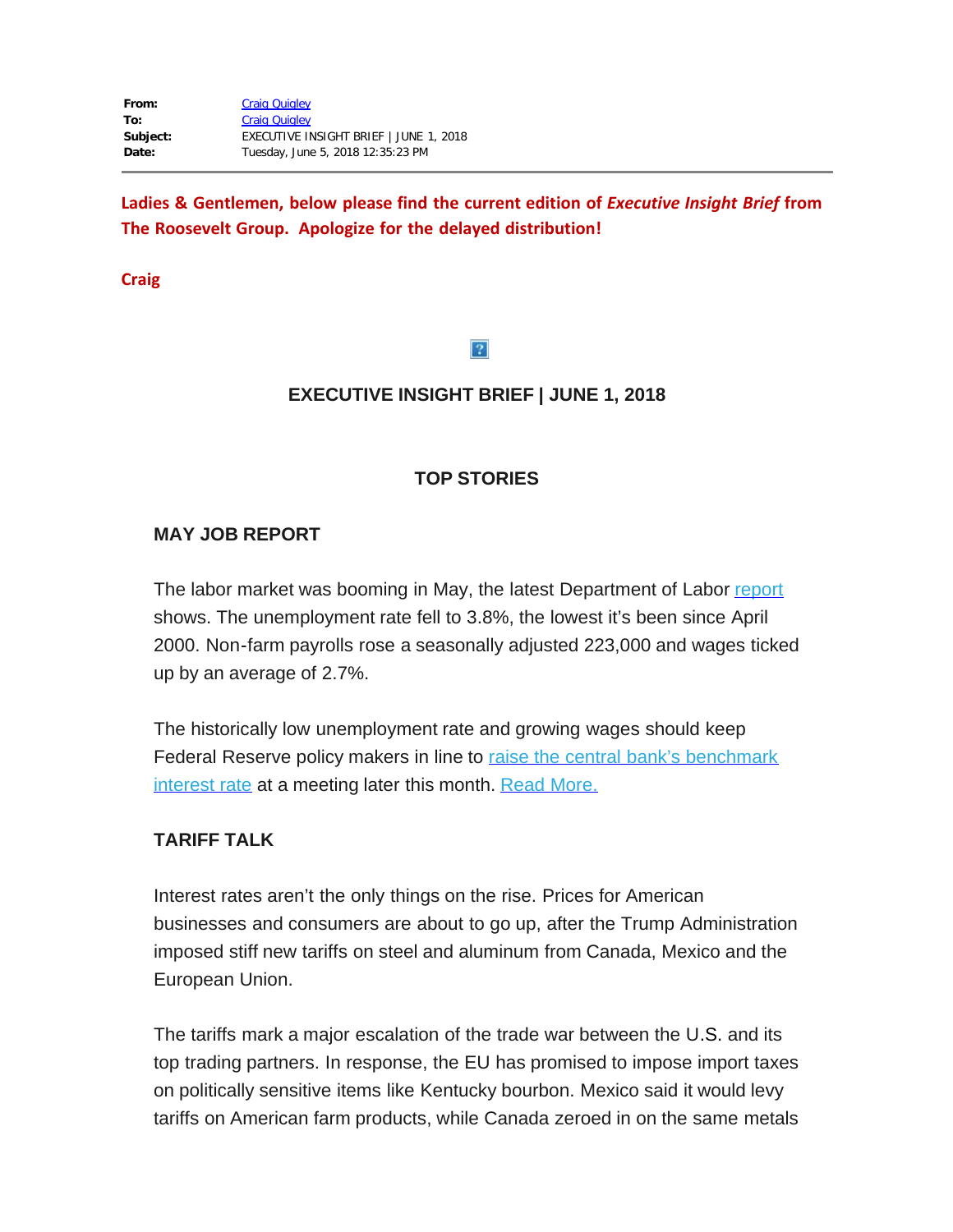that Trump had targeted. Read [More.](https://rooseveltdc.us12.list-manage.com/track/click?u=322456b7b4ad08c1b4904c407&id=8a4d17a1cd&e=5c6d0a3b33)

[Here's](https://rooseveltdc.us12.list-manage.com/track/click?u=322456b7b4ad08c1b4904c407&id=4f1bad75ad&e=5c6d0a3b33) a look at how the new trade wars could play out. It is worth noting the tariffs may be particularly harmful to the [defense](https://rooseveltdc.us12.list-manage.com/track/click?u=322456b7b4ad08c1b4904c407&id=198fac65f2&e=5c6d0a3b33) sector.

On Tuesday, the Trump Administration announced it was also moving forward with its threat to apply tariffs on Chinese imports and other actions to restrict Beijing from accessing sensitive U.S. technology. Commerce Secretary Wilbur Ross arrived in the Chinese capital on Saturday for trade negotiations amidst the chaos. Read [More.](https://rooseveltdc.us12.list-manage.com/track/click?u=322456b7b4ad08c1b4904c407&id=ce8797bff5&e=5c6d0a3b33)

### **SPEAKING OF CHINA…**

The Secretary of Commerce isn't the only official focused on China. Secretary of Defense Jim Mattis highlighted his department's shift towards countering Chinese activities in the Pacific, when he announced on Wednesday that U.S. Pacific Command would now be called U.S. [Indo-Pacific](https://rooseveltdc.us12.list-manage.com/track/click?u=322456b7b4ad08c1b4904c407&id=a36a3f6e76&e=5c6d0a3b33) Command.

While Mattis stressed that the change was not meant to be combative, it did reinforce the return to great power competition stressed in the [National](https://rooseveltdc.us12.list-manage.com/track/click?u=322456b7b4ad08c1b4904c407&id=8d135ac8d0&e=5c6d0a3b33) Defense [Strategy](https://rooseveltdc.us12.list-manage.com/track/click?u=322456b7b4ad08c1b4904c407&id=8d135ac8d0&e=5c6d0a3b33).

In conjunction with the announcement, members of the **House [Armed](https://rooseveltdc.us12.list-manage.com/track/click?u=322456b7b4ad08c1b4904c407&id=f893384db5&e=5c6d0a3b33)** Services [Committee](https://rooseveltdc.us12.list-manage.com/track/click?u=322456b7b4ad08c1b4904c407&id=f893384db5&e=5c6d0a3b33) met with high-level Indian officials to discuss transnational terrorism and China's aggressive behavior in the region.

Meanwhile, the North [Korean](https://rooseveltdc.us12.list-manage.com/track/click?u=322456b7b4ad08c1b4904c407&id=1111aa1abc&e=5c6d0a3b33) summit is back on, after President Trump and Secretary of State Mike Pompeo met with North Korean officials in the Oval Office on Friday. China, of course, is North Korea's greatest diplomatic backer, so keep an eye on how things may play out come June 12.

### **EUROPEAN AFFAIRS**

While returning to great power competition is one theme of the National Defense Strategy, building and strengthening strategic partnerships and alliances is another area Mattis wishes to focus on. Although this week's tariff decision seems to do just the opposite of that, the U.S. has indicated it is still committed to protecting European interests by holding preliminary discussions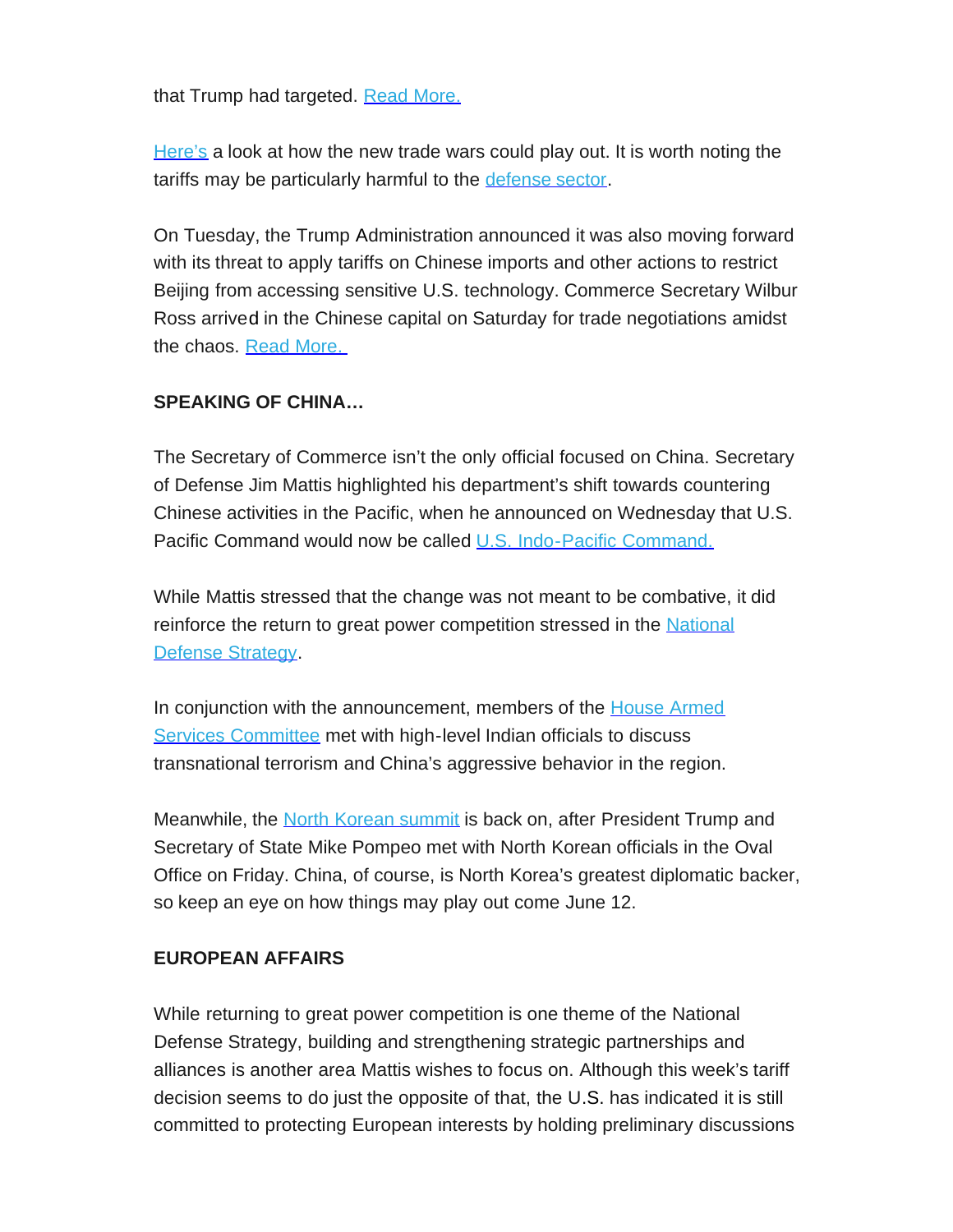about moving a Terminal High Altitude Area Defense (THAAD) missile system to Germany. Read [More.](https://rooseveltdc.us12.list-manage.com/track/click?u=322456b7b4ad08c1b4904c407&id=f195f462e9&e=5c6d0a3b33)

The proposal comes amid a broader push to strengthen Europe's air and missile defenses, but could trigger fresh tensions with Moscow. NATO Secretary General Jans Stoltenberg hinted that it would be a topic of discussion at the annual meeting of NATO leadership set to take place next month, when he said defense and deterrence is his number one priority.

Projecting stability comes second, but after Spain's Prime Minister was [ousted](https://rooseveltdc.us12.list-manage.com/track/click?u=322456b7b4ad08c1b4904c407&id=573edfac14&e=5c6d0a3b33) on Friday that may be easier said than done. See the full line up of issues for July's meeting, [here.](https://rooseveltdc.us12.list-manage.com/track/click?u=322456b7b4ad08c1b4904c407&id=2247b35edd&e=5c6d0a3b33)

# **MIDDLE EAST UPDATE**

On Thursday, Syrian President Bashar al-Assad warned that he would wage war to expel U.S. troops from northeastern Syria if dialogue fails to bring the area back under government control. It was not the first time that Assad has threatened to attack U.S. troops, but it was his most explicit expression yet of his determination to rid Syria of American forces.

Assad was speaking a little over a week after his government declared that it was in full control of the suburbs around Damascus, the Syrian capital, for the first time in seven years.

The Syrian army is now preparing for an offensive to recapture the parts of southwest Syria bordering Israel and Jordan that are still under rebel control, one of three significant areas outside the government's grip. Israel has warned that it will not tolerate having Iranian advisers and the Shiite militias they support move closer to its borders, making southern Syria the likely next flash point of the war. Read [More.](https://rooseveltdc.us12.list-manage.com/track/click?u=322456b7b4ad08c1b4904c407&id=e8d02b8b0e&e=5c6d0a3b33)

Another flashpoint area? Northwestern Syria. The region has become an invaluable safe-haven from which al Qaeda and its affiliates can exert themselves internationally. One of those groups is known as Tanzim Huras al-Din, or the Religious Guardians' Organization. This smaller organization is pursuing global terror ambitions from deep in the shadows, and experts argue it is being overlooked by the U.S. government in favor of targeting larger, more